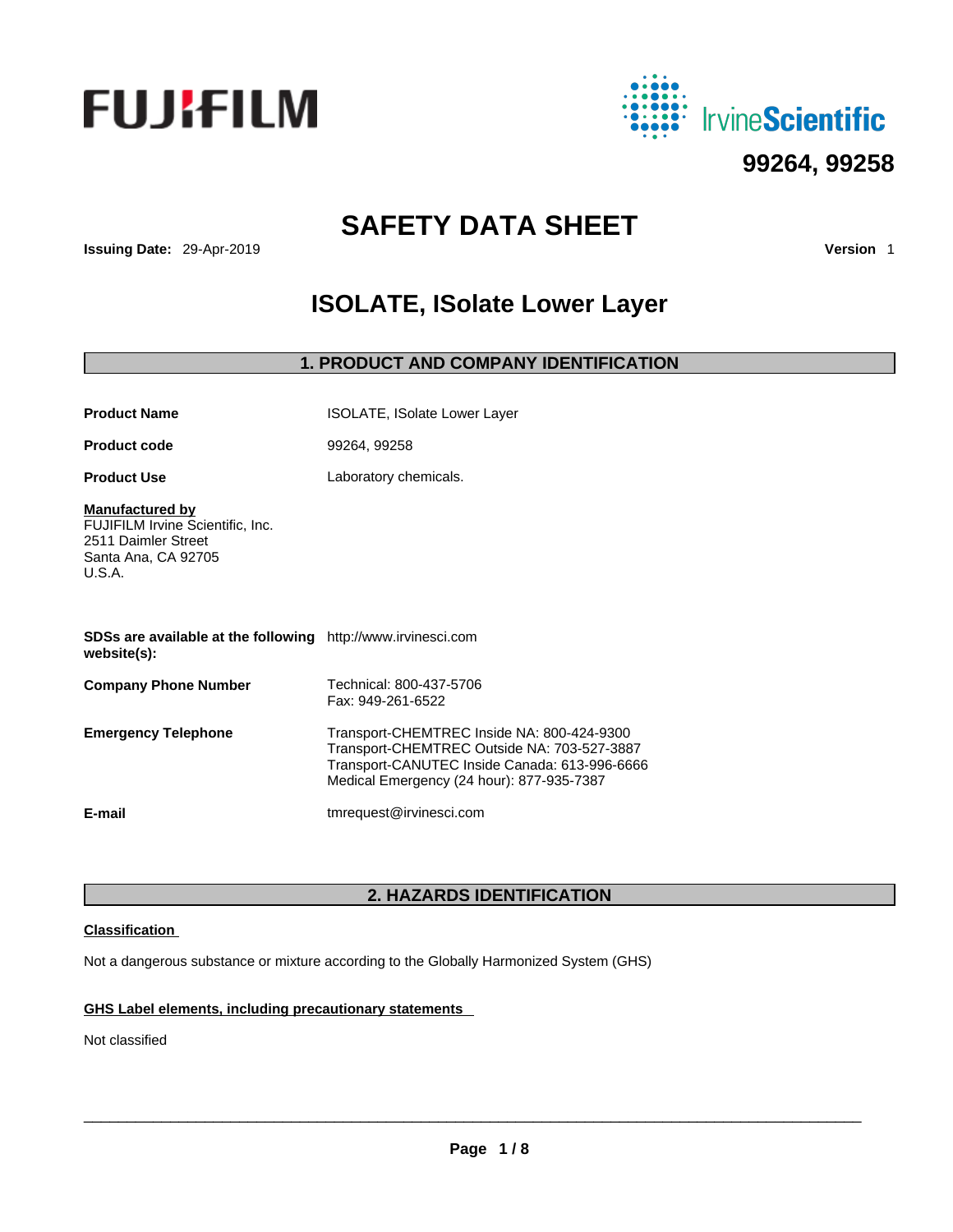#### **Precautionary Statements**

**Prevention** Not applicable

**Response** Not applicable

**Storage** Not applicable

**Disposal** Not applicable

# **Hazards not otherwise classified (HNOC)**

Not classified

# **3. COMPOSITION/INFORMATION ON INGREDIENTS**

The product contains no substances which at their given concentration, are considered to be hazardous to health.

# **4. FIRST AID MEASURES**

# **First aid measures for different exposure routes**

| <b>General advice</b> | Immediate medical attention is not required.                                                             |
|-----------------------|----------------------------------------------------------------------------------------------------------|
| Eye contact           | Rinse thoroughly with plenty of water for at least 15 minutes and consult a physician.                   |
| <b>Skin contact</b>   | Wash off immediately with plenty of water. Get medical attention if irritation develops and<br>persists. |
| <b>Inhalation</b>     | Move to fresh air. If symptoms persist, call a physician.                                                |
| Ingestion             | If swallowed, do not induce vomiting - seek medical advice.                                              |
|                       |                                                                                                          |

**Most important symptoms/effects, acute and delayed**

None known.

# **Indication of immediate medical attention and special treatment needed, if necessary**

Treat symptomatically.

# **5. FIRE-FIGHTING MEASURES**

## **Suitable Extinguishing Media**

Dry chemical, CO 2, water spray or alcohol-resistant foam.

## **Unsuitable Extinguishing Media**

None known.

## **Specific hazards arising from the chemical**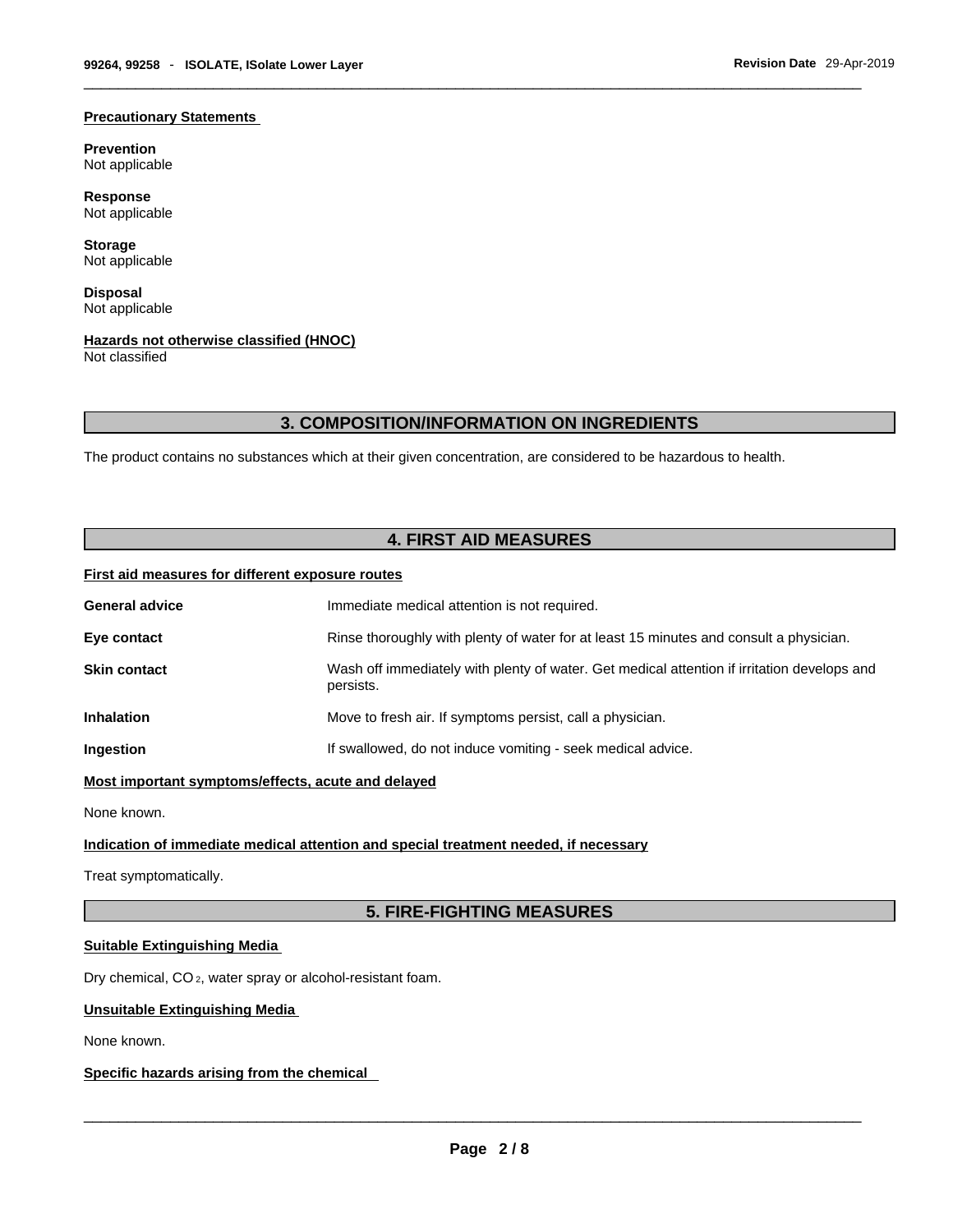None known.

# **Hazardous Combustion Products**

Carbon oxides. Sodium oxides. Hydrogen chloride.

## **Explosion Data**

**Sensitivity to Mechanical Impact** none

**Sensitivity to Static Discharge** none

#### **Protective Equipment and Precautions for Firefighters**

As in any fire, wear self-contained breathing apparatus pressure-demand, MSHA/NIOSH (approved or equivalent) and full protective gear.

# **6. ACCIDENTAL RELEASE MEASURES**

#### **Personal precautions, protective equipment and emergency procedures**

Use personal protective equipment. Avoid contact with the skin and the eyes.

#### **Environmental precautions**

Prevent product from entering drains.

#### **Methods and materials for containment and cleaning up**

**Methods for Containment** Prevent further leakage or spillage if safe to do so. **Methods for cleaning up** Use personal protective equipment. Soak up with inert absorbent material. Pick up and transfer to properly labeled containers. Clean contaminated surface thoroughly. After cleaning, flush away traces with water.

# **7. HANDLING AND STORAGE**

#### **Precautions for safe handling**

Wear personal protective equipment. Avoid contact with skin, eyes or clothing. Avoid breathing vapors or mists. Ensure adequate ventilation.

## **Conditions for safe storage, including any incompatibilities**

Keep container tightly closed in a dry and well-ventilated place. Keep at temperatures between 2 and 8 °C (35 and 46 °F).

# **8. EXPOSURE CONTROLS/PERSONAL PROTECTION**

| <b>Control parameters</b>   |                                                                                                                                                  |
|-----------------------------|--------------------------------------------------------------------------------------------------------------------------------------------------|
| <b>Exposure Guidelines</b>  | This product does not contain any hazardous materials with occupational exposure limits<br>established by the region specific regulatory bodies. |
| <b>Exposure controls</b>    |                                                                                                                                                  |
| <b>Engineering Measures</b> | <b>Ventilation systems</b>                                                                                                                       |
|                             | Individual protection measures, such as personal protective equipment                                                                            |
| <b>Eye/Face Protection</b>  | If splashes are likely to occur, wear safety glasses with side-shields.                                                                          |
| Skin and body protection    | Wear protective gloves/clothing.                                                                                                                 |
|                             |                                                                                                                                                  |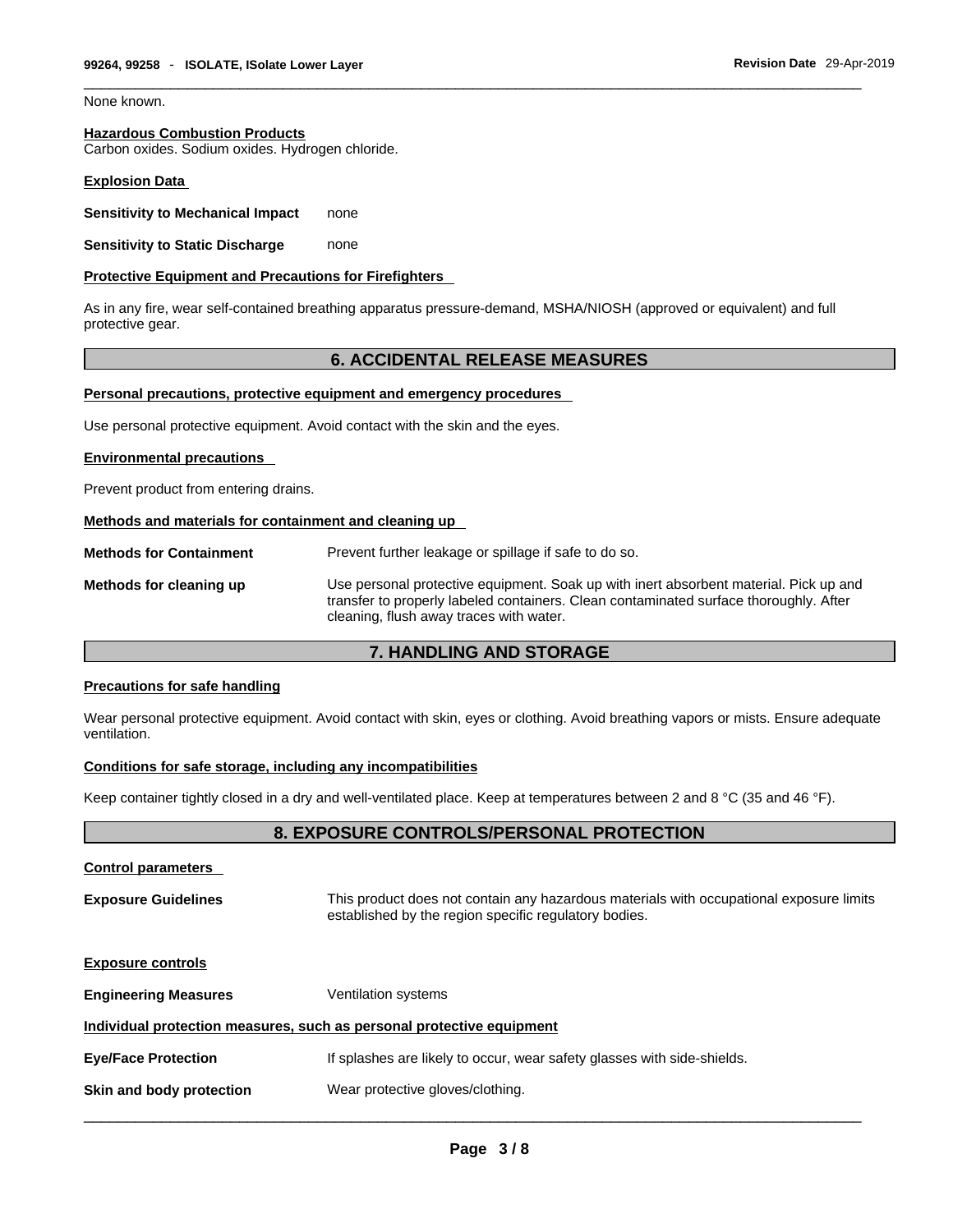**Respiratory protection** None required under normal usage. If exposure limits are exceeded or irritation is experienced, NIOSH/MSHA approved respiratory protection should be worn.

**General Hygiene Considerations** When using do not eat, drink or smoke. Take off contaminated clothing and wash before reuse. Regular cleaning of equipment, work area and clothing is recommended.

# **9. PHYSICAL AND CHEMICAL PROPERTIES**

| Appearance<br><b>Odor Threshold</b><br>рH                                                                                                | Opaque<br>Not available<br>$7.3 - 7.5$                                                             | Odor<br>Physical State @20°C                                                                                          | Characteristic<br>Liquid                                                          |
|------------------------------------------------------------------------------------------------------------------------------------------|----------------------------------------------------------------------------------------------------|-----------------------------------------------------------------------------------------------------------------------|-----------------------------------------------------------------------------------|
| <b>Specific Gravity</b><br><b>Flash point</b><br>Decomposition temperature<br>Melting point / melting range                              | Not available<br>Not available<br>Not available<br>Not available                                   | <b>Molecular Weight</b><br><b>Autoignition temperature</b><br>Boiling point / boiling range<br><b>Freezing Point</b>  | Not available<br>Not available<br>Not available<br>Not available                  |
| <b>Flammability Limit in Air</b>                                                                                                         | Not available                                                                                      |                                                                                                                       |                                                                                   |
| <b>Oxidizing Properties</b><br><b>Solubility</b><br><b>Evaporation rate</b><br>Vapor density<br>VOC (Ib/gal)<br><b>Dynamic viscosity</b> | Not available<br>Not available<br>Not available<br>Not available<br>Not available<br>Not available | <b>Explosive Properties</b><br><b>Partition coefficient</b><br><b>Vapor Pressure</b><br><b>Density</b><br>$VOC$ (g/l) | Not available<br>Not available<br>Not available<br>Not available<br>Not available |

# **10. STABILITY AND REACTIVITY**

#### **Reactivity**

Stable under recommended storage conditions.

#### **Chemical stability**

Stable under recommended storage conditions.

#### **Possibility of hazardous reactions**

None under normal processing.

#### **Conditions to Avoid**

Freezing. Protect from light.

#### **Incompatible Materials**

Strong oxidizing agents. Strong acids. Strong bases.

## **Hazardous Decomposition Products**

None known.

# **11. TOXICOLOGICAL INFORMATION**

## **Information on likely routes of exposure**

# **Product Information**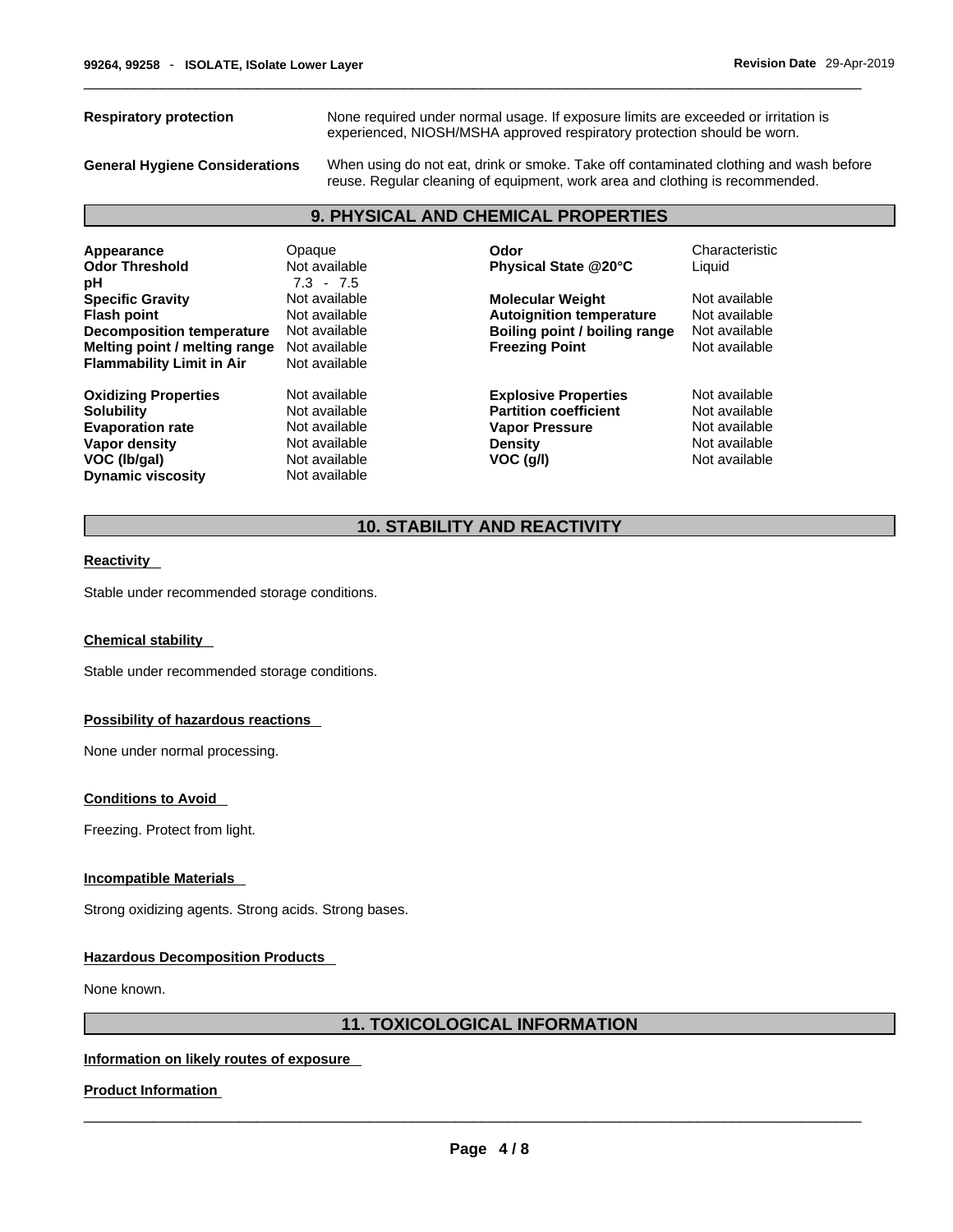| Acute toxicity<br><b>Inhalation</b> | Non-irritating during normal use.       |
|-------------------------------------|-----------------------------------------|
| <b>Eyes</b>                         | Non-irritating during normal use.       |
| <b>Skin</b>                         | Non-irritating during normal use.       |
| Ingestion                           | Ingestion may cause stomach discomfort. |

## **Component Information**

No information available

#### **Information on toxicological effects**

No information available.

#### **Delayed and immediate effects as well as chronic effects from short and long-term exposure**

| <b>Irritation</b><br><b>Corrosivity</b><br><b>Sensitization</b><br><b>Mutagenic Effects</b><br><b>Reproductive Toxicity</b><br>Carcinogenicity | Non-irritating during normal use.<br>No information available.<br>No information available.<br>No information available.<br>No information available.<br>None known. |
|------------------------------------------------------------------------------------------------------------------------------------------------|----------------------------------------------------------------------------------------------------------------------------------------------------------------------|
| <b>STOT - single exposure</b>                                                                                                                  | No information available.                                                                                                                                            |
| <b>STOT - repeated exposure</b>                                                                                                                | No information available.                                                                                                                                            |
| <b>Target Organ Effects</b>                                                                                                                    | None known.                                                                                                                                                          |
| <b>Aspiration hazard</b>                                                                                                                       | No information available.                                                                                                                                            |
| Numerical measures of toxicity - Product Information                                                                                           |                                                                                                                                                                      |

**ATEmix (oral)** >5000 mg/kg

#### **ATE: Acute toxicity estimate**

# **12. ECOLOGICAL INFORMATION**

#### **Ecotoxicity**

The environmental impact of this product has not been fully investigated.

# **Persistence and degradability**

No information available.

#### **Bioaccumulation**

No information available.

#### **Mobility**

No information available.

## **Other adverse effects**

No information available.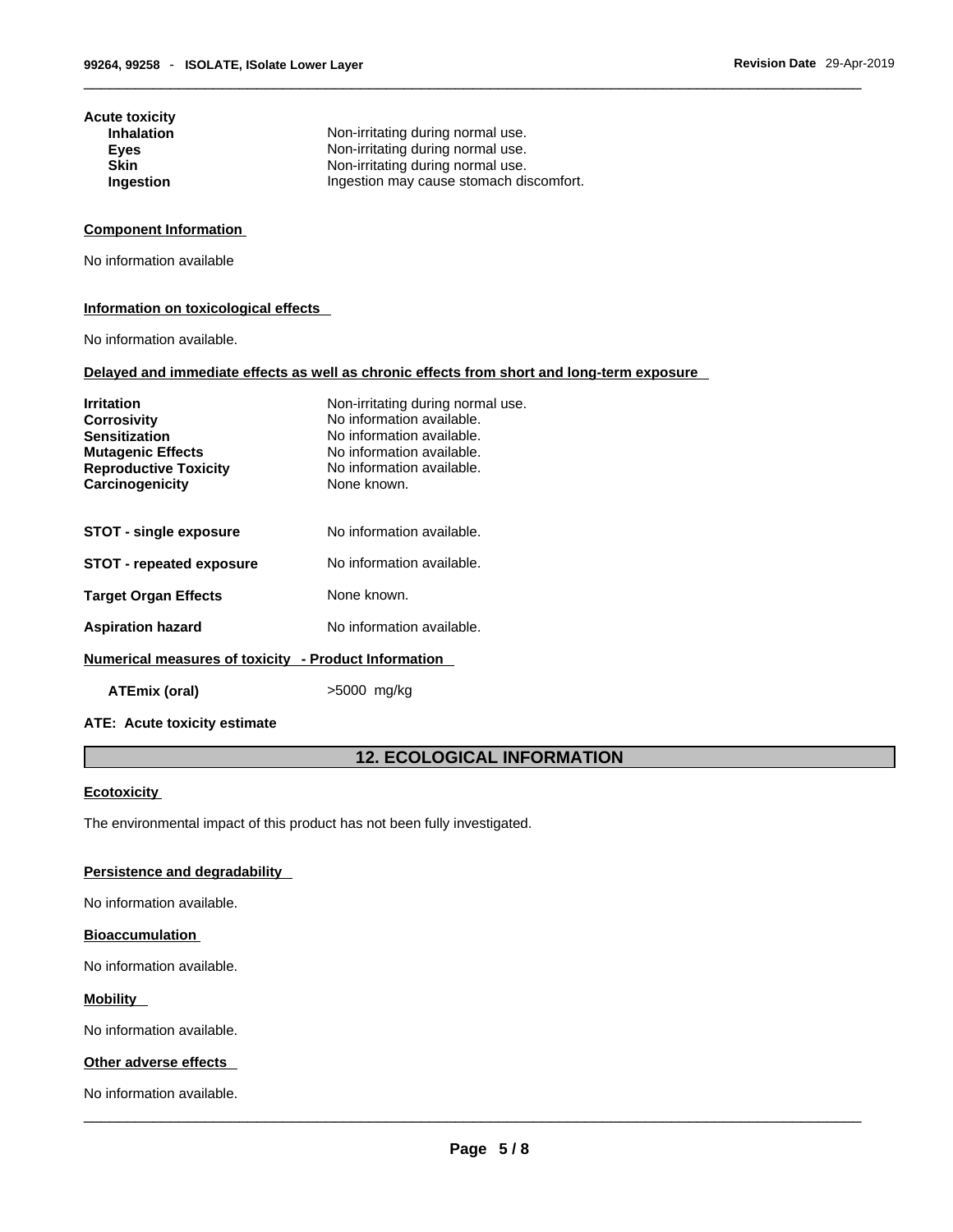# **13. DISPOSAL CONSIDERATIONS**

#### **Waste Disposal Methods**

Dispose of in accordance with local regulations.

#### **Contaminated packaging**

Do not re-use empty containers.

|                | <b>14. TRANSPORT INFORMATION</b> |  |
|----------------|----------------------------------|--|
| <u>DOT</u>     | Not regulated                    |  |
| <u>TDG</u>     | Not regulated.                   |  |
| <b>MEX</b>     | Not regulated                    |  |
| <u>ICAO</u>    | Not regulated                    |  |
| <b>ATA</b>     | Not regulated                    |  |
| <b>IMDG</b>    | Not regulated                    |  |
| <b>ADR/RID</b> | Not regulated                    |  |
| <u>ADN</u>     | Not regulated                    |  |

# **15. REGULATORY INFORMATION**

## **International Inventories**

| No |
|----|
| No |
| No |
| No |
| No |
| No |
| No |
| No |
|    |

**\*Yes - All component(s) of this product are included or are exempt from listing on the inventory.**

\*No - Indicates the component(s) of this product are either not listed or have not been determined to be listed on the **inventory.**

**TSCA** - United States Toxic Substances Control Act Section 8(b) Inventory **DSL/NDSL** - Canadian Domestic Substances List/Non-Domestic Substances List  **EINECS/ELINCS** - European Inventory of Existing Chemical Substances/European List of Notified Chemical Substances **ENCS** - Japan Existing and New Chemical Substances **IECSC** - China Inventory of Existing Chemical Substances **KECL** - Korean Existing and Evaluated Chemical Substances **PICCS** - Philippines Inventory of Chemicals and Chemical Substances **AICS** - Australian Inventory of Chemical Substances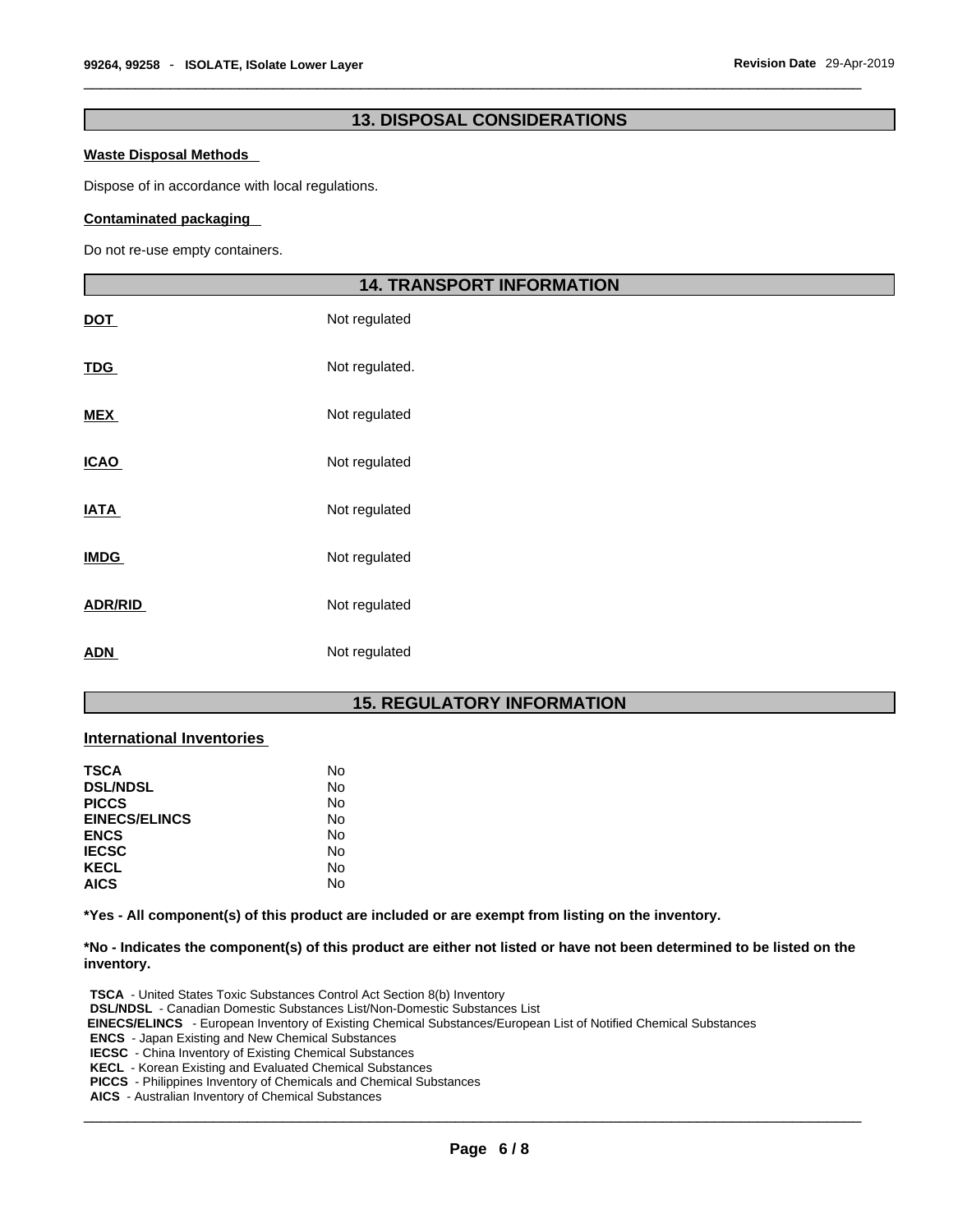## **U.S. Federal Regulations**

#### **TSCA Sections 4, 5 and 12(b)**

This product does not contain any chemicals regulated by TSCA Sections 4, 5 or 12(b).

# **SARA 313**

Section 313 of Title III of the Superfund Amendments and Reauthorization Act of 1986 (SARA). This product does not contain any chemicals which are subject to the reporting requirements of the Act and Title 40 of the Code of Federal Regulations, Part 372

#### **SARA 311/312 Hazard Categories**

Classification is shown in section 2 of this SDS

## **Clean Water Act**

This product does not contain any substances regulated as pollutants pursuant to the Clean Water Act (40 CFR 122.21 and 40 CFR 122.42).

#### **CERCLA**

This material, as supplied, does not contain any substances regulated as hazardous substances under the Comprehensive Environmental Response Compensation and Liability Act (CERCLA) (40 CFR 302) or the Superfund Amendments and Reauthorization Act (SARA) (40 CFR 355). There may be specific reporting requirements at the local, regional, or state level pertaining to releases of this material.

# **U.S. State Regulations**

## **California Proposition 65**

This product does not contain any Proposition 65 chemicals

## **U.S. State Right-to-Know Regulations**

This product does not contain any substances regulated by state right-to-know regulations.

## **International Regulations**

#### **Canada - NDSL**

| <b>Chemical Name</b> | <b>NDSL</b> |
|----------------------|-------------|
| Sodium salt compound |             |

#### **Mexico - Grade**

No information available

**Mexico - Carcinogen Status and Exposure Limits** No information available

## **Other Regulations**

No information available